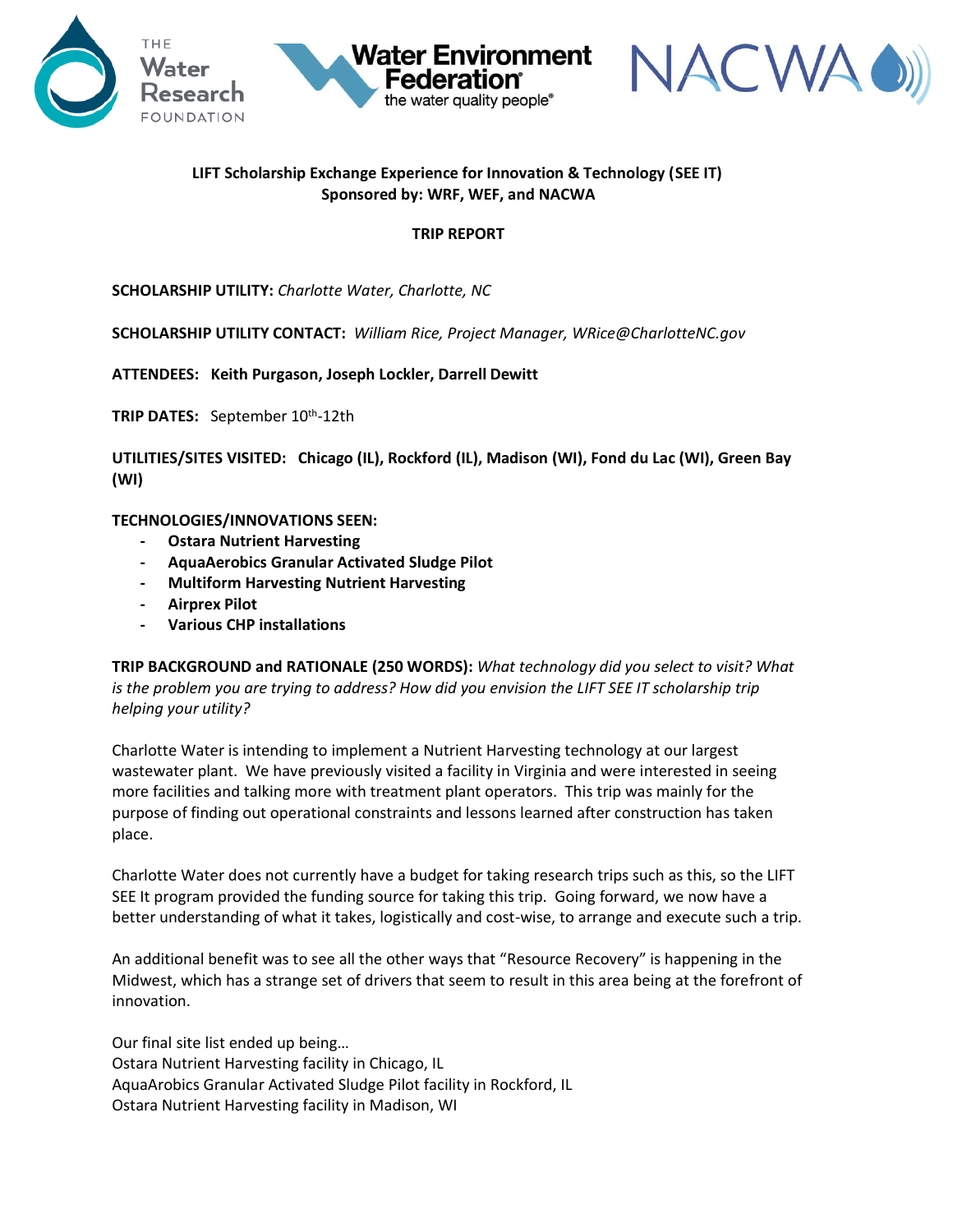





Combined Heat and Power Facility in Madison, WI Combined Heat and Power Facility in Fond du Lac, WI AnaMox Sidestream Treatment Basin (under construction) in Fond du Lac, WI Multiform Harvest Nutrient Harvesting (under construction) in Green Bay, WI Combined Heat and Power Facility (under construction) in Green Bay, WI

We had intended to spend more time at Green Bay and in Stevens Point, but the hurricane caused us to cut our plans short so we could get back before it hit North Carolina.

# **TRIP SUMMARY (1 page max. Please include 10 photos and a 1-2 minute video montage from the trip. The video does not need to be professional, however if you have the means to create a professional video feel free to do so):**

### Why did you select the specific utility and technology for the visit?

There seemed to be a high density of treatment plants in the IL/WI/MN area that were either in the planning, piloting, or implementation phase, or were already operating nutrient harvesting facilities. Since Charlotte Water has decided to do nutrient harvesting as its next resource recovery project, travelling to the Midwest made the most sense. Our first priority was to see existing facilities to learn about O&M. Secondarily, we wanted to see what changes staff would have made if they were doing it again. On a bigger picture, we wanted to poll utilities about what they were planning to do and/or what decisions they had made and "why" in terms of technology selection.

### Based on the visit, do you think this technology/ approach works for you?

Yes. We had already decided we would be doing nutrient harvesting, and seeing it in action at a few different scales, further encourages us in believing it's feasible and effective to go down that road.

### How useful was your trip in the decision making process?

Our trip was useful in seeing how a facility should be laid out. Having plant operators along on the trip as well further gave them comfort in being able to really "put their hands on" the equipment and better grasp the scale of a full facility.

### What were some of the trip highlights and takeaways?

In general, it's always interesting to see how other treatment plants work. Wastewater treatment plants, with differing quality and quantity of influent, different treatment requirements, and different weather, all are unique snowflakes. Seeing how everyone tackles their own specific problems in their own ways is always interesting.

More specifically, configuration arrangements and understanding more about operations was our biggest value as part of this trip. Ergonomics often is pushed to the back burner and not really